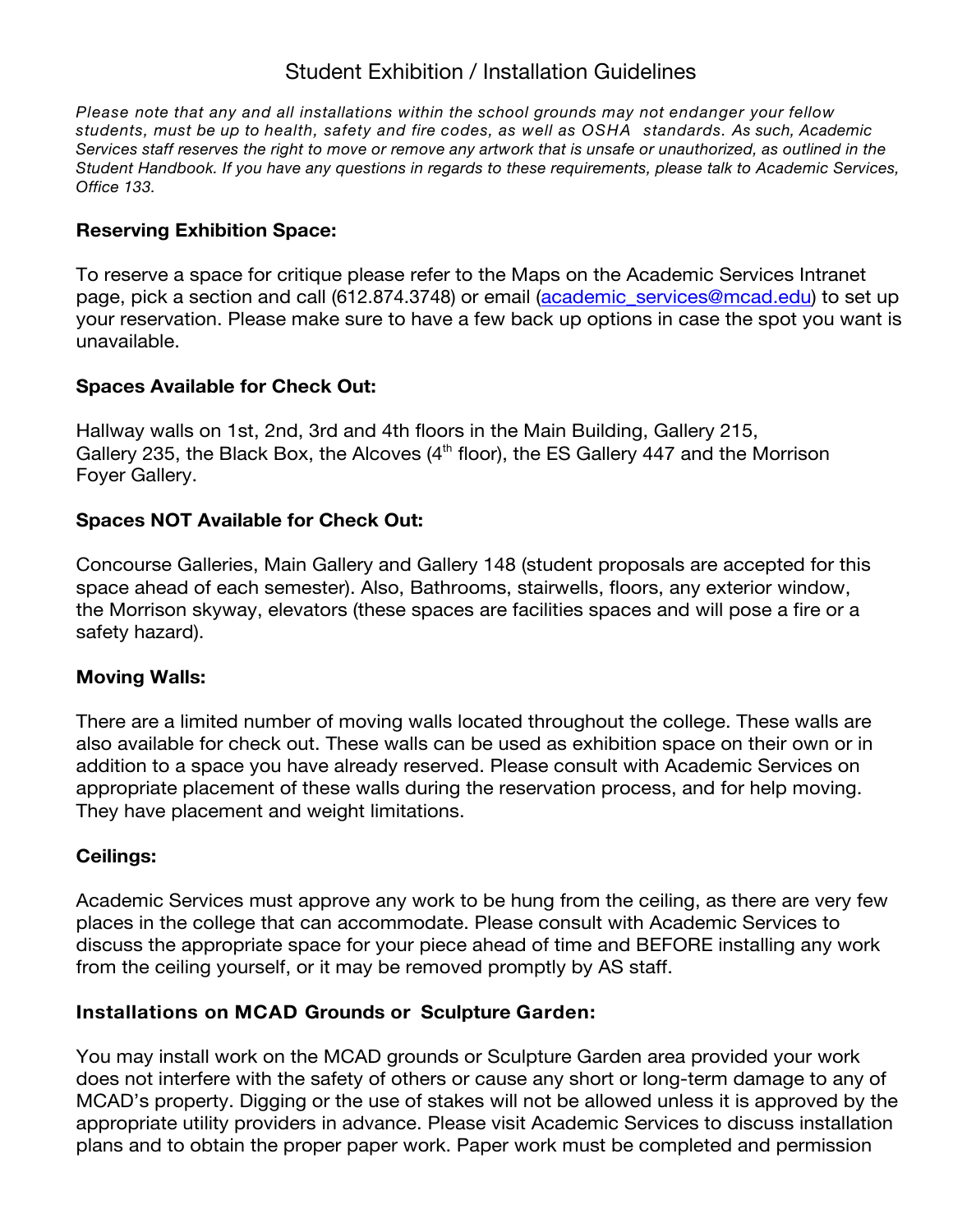obtained no later than one week prior to installation. Any unauthorized installation will be immediately removed from MCAD grounds by AS staff - no exceptions!

#### **Installation Assistance:**

If you reserve media equipment from the Media Center for exhibitions and need installation assistance, you MUST make an appointment with Academic Services and it is recommended that you contact Madeline Garcia: madeline garcia@mcad.edu for help with complicated installations. Let her know what you need, when you need it and what space you need it in. We are not always available to help at the last minute, even during office hours. If you have a site-specific installation planned, or need advice on how to install anything, please contact us ahead of time!

TO SET UP AN APPOINTMENT WITH MADELINE ON PLACES AND SPACES CLICK ACADEMIC SERVICES SUPPORT - EXHIBITION SUPPORT MADELINE GARCIA

https://mlab.mywconline.com/schedule.php?scheduleid=sc5f20411126f45

#### **Lighting Assistance:**

If you need additional track lights or need help lighting artwork, you MUST make an appointment with Academic Services and it is recommended that you contact Jeff Jones: jones@mcad.edu for help.

TO SET UP AN APPOINTMENT WITH JEFF ON PLACES AND SPACES CLICK ACADEMIC SERVICES SUPPORT - GENERAL ADDEMIC SUPPORT

https://mlab.mywconline.com/schedule.php?scheduleid=sc5f20411126f45

# **Prep, Installation and Clean Up:**

- Painting on Walls: With PRIOR PERMISSION from Academic Services, walls may be painted any color of your choice for the duration of your exhibition. You must use a quality indoor latex flat paint. With this being said, YOU are responsible for priming the walls before your reservation has expired.

Academic Services will gladly supply you with any priming materials, get them during office hours.

-DO NOT mark on walls with anything NOT meant for use on walls, such as: Ink pens, enamel paint, oil paint, acrylic paint, tempera, pastels, wax or resin, spray paint or markers OF ANY KIND!

YOU WILL BE CHARGED A FINE IF ACADEMIC SERVICES HAS TO PRIME YOUR WALL

# **Adhesives:**

-You MAY use the following adhesives on exhibition walls, available in the Art Cellar: Scotch Brand™ Clear Mounting Tape, Scotch Brand™ Removable Poster Tape, Gaffer's tape - NEVER use the following adhesives on exhibition walls or floors: Masking tape or Duct Tape, any aerosol or liquid adhesive, foam mounting tape, ANY poster tack or putty (ex: "sticky